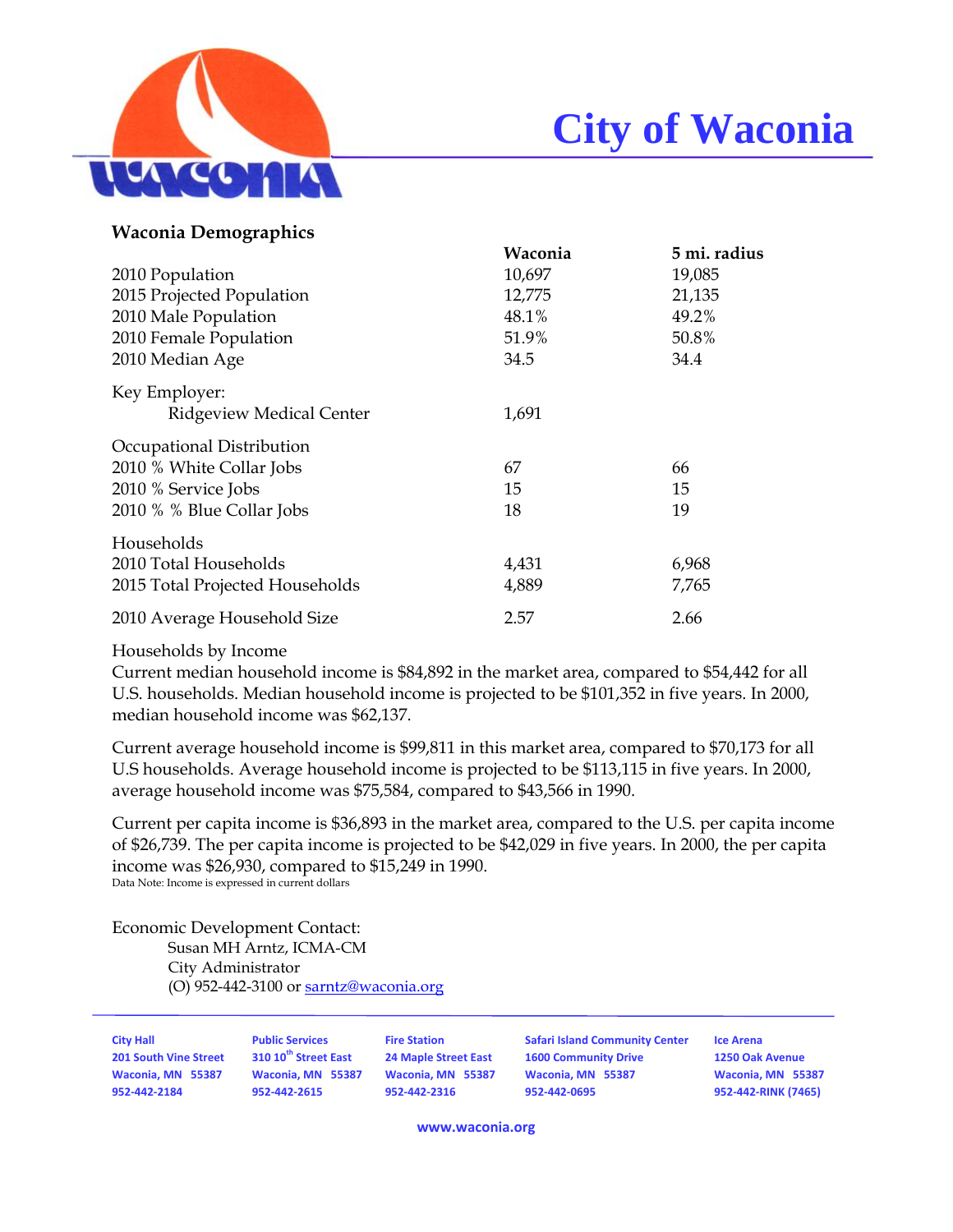## Waconia Labor Force Report 2012

## **Labor Force Report (Waconia, Minnesota)**

| <b>Total Establishments</b>                |              |       |
|--------------------------------------------|--------------|-------|
|                                            | 413          |       |
| <b>Total Employees</b>                     |              |       |
|                                            | 5,990        |       |
| <b>Total Establishments by Size (2011)</b> |              |       |
|                                            | <b>TOTAL</b> | %     |
| 1-4 Employees                              | 238          | 57.63 |
| 5-9 Employees                              | 74           | 17.92 |
| 10-19 Employees                            | 50           | 12.11 |
| 20-49 Employees                            | 29           | 7.02  |
| 50-99 Employees                            | 14           | 3.39  |
| 100-249 Employees                          | 6            | 1.45  |
| 250-499 Employees                          | 0            | 0.00  |
| 500-999 Employees                          | 1            | 0.24  |
| 1000+ Employees                            | 1            | 0.24  |

### **Total Employees by Major SIC (2011)**

|                                                       | <b>TOTAL</b> | %     |
|-------------------------------------------------------|--------------|-------|
| Agricultural, Forestry, Fishing (SIC Range 01-<br>09) | 81           | 1.35  |
| Mining (SIC 10-14)                                    | $\mathbf 0$  | 0.00  |
| Construction (SIC 15-17)                              | 149          | 2.49  |
| Manufacturing (SIC 20-39)                             | 834          | 13.92 |
| Transportation and Communications (SIC 40-<br>49)     | 130          | 2.17  |
| Wholesale Trade (SIC 50-51)                           | 210          | 3.51  |
| Retail Trade (SIC 52-59)                              | 1,052        | 17.56 |
| Finance, Insurance And Real Estate (SIC 60-<br>69)    | 185          | 3.09  |
| Services (SIC 70-89)                                  | 3,229        | 53.91 |
| Public Administration (SIC 90-98)                     | 93           | 1.55  |
| Unclassified (SIC 99)                                 | 21           | 0.35  |

#### **Total Businesses by Establishment Type (2011) Total Employees by Establishment Type (2011)**

|                                         | <b>TOTAL</b>            | %    |                                         | <b>TOTAL</b>   | %    |
|-----------------------------------------|-------------------------|------|-----------------------------------------|----------------|------|
| Agriculture, Forestry and Fishing       | 2                       | 0.48 | Agriculture, Forestry and Fishing       | 3              | 0.05 |
| <b>Agricultural Services</b>            | 16                      | 3.87 | <b>Agricultural Services</b>            | 78             | 1.30 |
| Coal and Ore Mining                     | 0                       | 0.00 | Coal and Ore Mining                     | 0              | 0.00 |
| Oil and Gas                             | 0                       | 0.00 | Oil and Gas                             | 0              | 0.00 |
| <b>General Construction</b>             | 6                       | 1.45 | <b>General Construction</b>             | 16             | 0.27 |
| <b>Heavy Construction</b>               | 24                      | 5.81 | <b>Heavy Construction</b>               | 133            | 2.22 |
| Food Manufacturing                      | 1                       | 0.24 | Food Manufacturing                      | 3              | 0.05 |
| <b>Tobacco Manufacturing</b>            | 0                       | 0.00 | <b>Tobacco Manufacturing</b>            | 0              | 0.00 |
| <b>Textile Mills</b>                    | 0                       | 0.00 | <b>Textile Mills</b>                    | 0              | 0.00 |
| Apparel and Textile Manufacturing       | 0                       | 0.00 | Apparel and Textile Manufacturing       | 0              | 0.00 |
| Lumber and Wood Production              | 0                       | 0.00 | Lumber and Wood Production              | 0              | 0.00 |
| <b>Furniture Manufacturing</b>          |                         | 0.24 | <b>Furniture Manufacturing</b>          | 461            | 7.70 |
| Paper Manufacturing                     | 0                       | 0.00 | Paper Manufacturing                     | $\mathbf 0$    | 0.00 |
| Printing and Publishing                 | 5                       | 1.21 | Printing and Publishing                 | 49             | 0.82 |
| Chemicals                               | 1                       | 0.24 | Chemicals                               | 92             | 1.54 |
| Petroleum Refining                      | 0                       | 0.00 | Petroleum Refining                      | $\mathbf 0$    | 0.00 |
| <b>Rubber and Plastics</b>              | 2                       | 0.48 | <b>Rubber and Plastics</b>              | 7              | 0.12 |
| Leather Manufacturing                   | 0                       | 0.00 | Leather Manufacturing                   | 0              | 0.00 |
| Stone, Glass, and Concrete              | 0                       | 0.00 | Stone, Glass, and Concrete              | 0              | 0.00 |
| <b>Metals Fabrication</b>               | 3                       | 0.73 | <b>Metals Fabrication</b>               | 25             | 0.42 |
| Machinery and Equipment Manufacturing   | 10                      | 2.42 | Machinery and Equipment Manufacturing   | 197            | 3.29 |
| Transportation                          | 11                      | 2.66 | Transportation                          | 107            | 1.79 |
| <b>Travel Services</b>                  | -1                      | 0.24 | <b>Travel Services</b>                  | 3              | 0.05 |
| <b>Transport Services</b>               | 1                       | 0.24 | <b>Transport Services</b>               | 1              | 0.02 |
| Communications                          | 2                       | 0.48 | Communications                          | 4              | 0.07 |
| Utilities                               | 2                       | 0.48 | Utilities                               | 15             | 0.25 |
| Durables Wholesale                      | 8                       | 1.94 | <b>Durables Wholesale</b>               | 150            | 2.50 |
| Non Durables Wholesale                  | 7                       | 1.69 | Non Durables Wholesale                  | 60             | 1.00 |
| Building Materials, Hardware and Garden | 5                       | 1.21 | Building Materials, Hardware and Garden | 20             | 0.33 |
| <b>General Merchandise Stores</b>       | 4                       | 0.97 | <b>General Merchandise Stores</b>       | 161            | 2.69 |
| <b>Food Markets</b>                     | 2                       | 0.48 | <b>Food Markets</b>                     | 222            | 3.71 |
| <b>Convenience Stores</b>               | $\overline{1}$          | 0.24 | <b>Convenience Stores</b>               | 11             | 0.18 |
| <b>Other Food Stores</b>                | 2                       | 0.48 | <b>Other Food Stores</b>                | 3              | 0.05 |
| Auto Dealers and Gas Stations           | 10                      | 2.42 | Auto Dealers and Gas Stations           | 204            | 3.41 |
| <b>Clothing Stores</b>                  | 4                       | 0.97 | <b>Clothing Stores</b>                  | 27             | 0.45 |
| <b>Furniture Stores</b>                 | 3                       | 0.73 | <b>Furniture Stores</b>                 | 12             | 0.20 |
| Home Furnishings                        | 5                       | 1.21 | Home Furnishings                        | 20             | 0.33 |
| <b>Electronics and Computer Stores</b>  | $\overline{\mathbf{c}}$ | 0.48 | <b>Electronics and Computer Stores</b>  | 10             | 0.17 |
| <b>Music Stores</b>                     | 0                       | 0.00 | <b>Music Stores</b>                     | 0              | 0.00 |
| <b>Restaurants</b>                      | 11                      | 2.66 | Restaurants                             | 196            | 3.27 |
| Other Food Service                      | 5                       | 1.21 | Other Food Service                      | 76             | 1.27 |
| Bars                                    | 2                       | 0.48 | Bars                                    | $\overline{7}$ | 0.12 |
| Drug Stores                             | 4                       | 0.97 | Drug Stores                             | 34             | 0.57 |
| <b>Liquor Stores</b>                    | 3                       | 0.73 | <b>Liquor Stores</b>                    | 10             | 0.17 |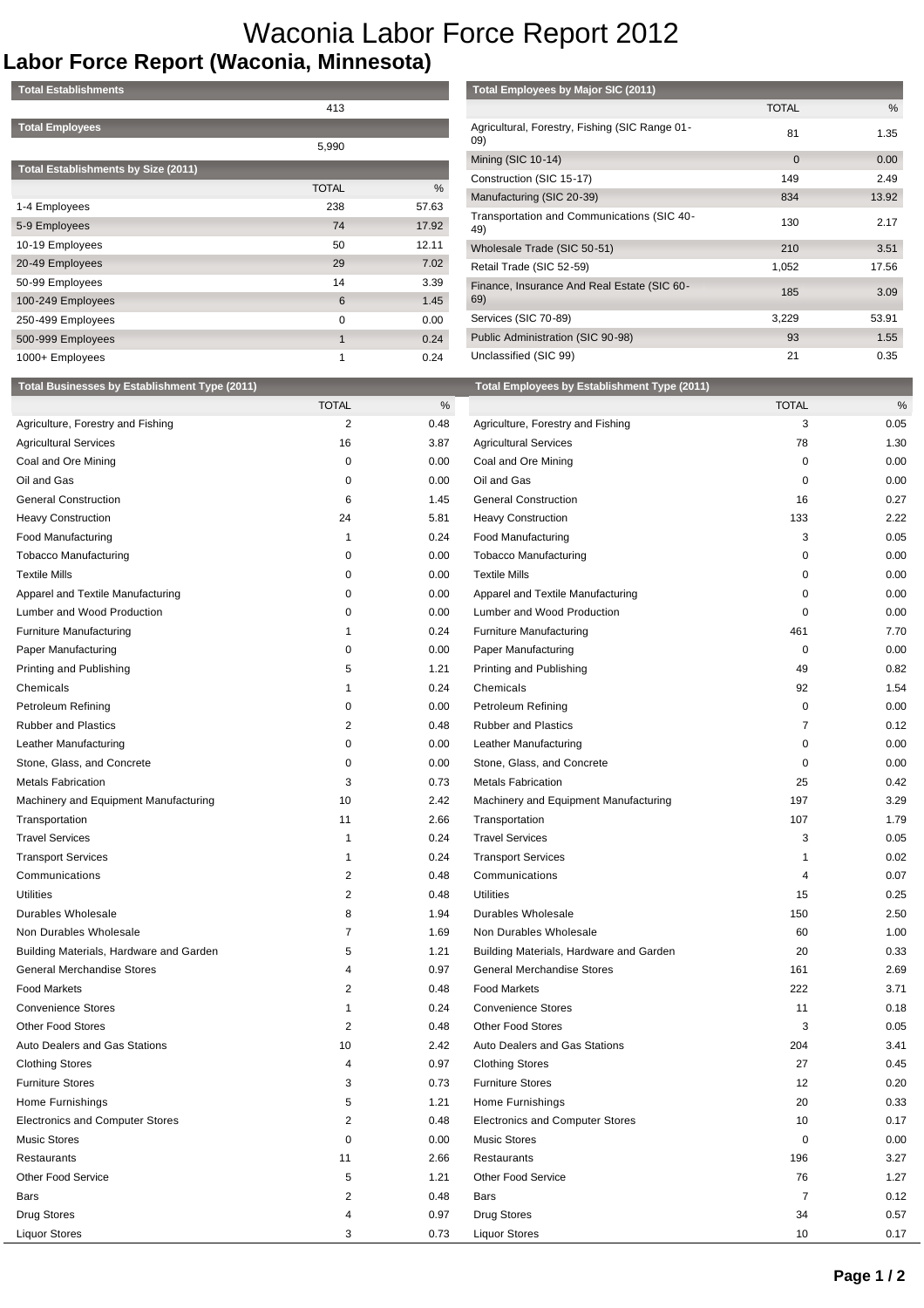| <b>Total Employees by Occupation (2011)</b>  |                |       |                                              | Source: Applied Geographic Solutions, 2012 |       |
|----------------------------------------------|----------------|-------|----------------------------------------------|--------------------------------------------|-------|
| <b>Unclassified Establishments</b>           | 11             | 2.66  | <b>Unclassified Establishments</b>           | 21                                         | 0.35  |
| Government                                   | 10             | 2.42  | Government                                   | 93                                         | 1.55  |
| <b>Professional Services</b>                 | 12             | 2.91  | <b>Professional Services</b>                 | 36                                         | 0.60  |
| <b>Membership Organizations</b>              | 14             | 3.39  | Membership Organizations                     | 126                                        | 2.10  |
| Museums and Zoos                             | $\overline{1}$ | 0.24  | Museums and Zoos                             | 5                                          | 0.08  |
| <b>Child Care Services</b>                   | $\overline{7}$ | 1.69  | <b>Child Care Services</b>                   | 72                                         | 1.20  |
| Social Services                              | 12             | 2.91  | Social Services                              | 80                                         | 1.34  |
| <b>Colleges and Universities</b>             | 0              | 0.00  | <b>Colleges and Universities</b>             | $\mathbf 0$                                | 0.00  |
| Primary and Secondary Education              | $\overline{7}$ | 1.69  | Primary and Secondary Education              | 349                                        | 5.83  |
| <b>Legal Services</b>                        | 3              | 0.73  | <b>Legal Services</b>                        | 49                                         | 0.82  |
| Hospitals                                    | 9              | 2.18  | Hospitals                                    | 1,691                                      | 28.23 |
| <b>Health and Medical Services</b>           | 49             | 11.86 | <b>Health and Medical Services</b>           | 490                                        | 8.18  |
| <b>Entertainment and Recreation Services</b> | $\overline{7}$ | 1.69  | <b>Entertainment and Recreation Services</b> | 28                                         | 0.47  |
| <b>Motion Pictures</b>                       | 5              | 1.21  | <b>Motion Pictures</b>                       | 15                                         | 0.25  |
| Miscellaneous Repair Services                | 4              | 0.97  | Miscellaneous Repair Services                | 6                                          | 0.10  |
| Auto Repair/Services                         | 7              | 1.69  | Auto Repair/Services                         | 41                                         | 0.68  |
| <b>Other Business Services</b>               | 12             | 2.91  | <b>Other Business Services</b>               | 33                                         | 0.55  |
| <b>Computer Services</b>                     | 5              | 1.21  | <b>Computer Services</b>                     | 88                                         | 1.47  |
| Advertising                                  | 1              | 0.24  | Advertising                                  | 11                                         | 0.18  |
| <b>Other Personal Service</b>                | 9              | 2.18  | <b>Other Personal Service</b>                | 29                                         | 0.48  |
| Beauty and Barber Shops                      | 12             | 2.91  | Beauty and Barber Shops                      | 54                                         | 0.90  |
| Dry Cleaning and Laundry                     | $\overline{2}$ | 0.48  | Dry Cleaning and Laundry                     | 4                                          | 0.07  |
| Hotels and Lodging                           | $\overline{2}$ | 0.48  | Hotels and Lodging                           | 11                                         | 0.18  |
| <b>Real Estate</b>                           | 13             | 3.15  | <b>Real Estate</b>                           | 65                                         | 1.09  |
| Insurance Agents and Brokers                 | 10             | 2.42  | Insurance Agents and Brokers                 | 28                                         | 0.47  |
| <b>Insurance Carriers</b>                    | $\overline{2}$ | 0.48  | <b>Insurance Carriers</b>                    | 9                                          | 0.15  |
| <b>Banks and Financial Institutions</b>      | 11             | 2.66  | <b>Banks and Financial Institutions</b>      | 83                                         | 1.39  |
| Catalog and Direct Sales                     | $\mathbf 0$    | 0.00  | <b>Catalog and Direct Sales</b>              | $\mathbf 0$                                | 0.00  |
| <b>Specialty Stores</b>                      | 14             | 3.39  | <b>Specialty Stores</b>                      | 39                                         | 0.65  |

|                                                            | <b>TOTAL</b> | $\%$  |
|------------------------------------------------------------|--------------|-------|
| Executive, Managers, and Administrators                    | 522          | 8.71  |
| <b>Professional Specialty Occupations</b>                  | 1,164        | 19.43 |
| Sales Professionals                                        | 96           | 1.60  |
| <b>Technologies and Technicians</b>                        | 383          | 6.39  |
| Sales Workers and Clerks                                   | 625          | 10.43 |
| <b>Administrative Support Workers</b>                      | 967          | 16.14 |
| Technical, Sales, and Administrative: Field<br>Occupations | 11           | 0.18  |
| Private Household Service                                  | 1            | 0.02  |
| <b>Protective Services</b>                                 | 57           | 0.95  |
| <b>Other Services: Site Based</b>                          | 919          | 15.34 |
| Other Services: Field Based                                | 58           | 0.97  |
| Farming, Forestry, and Fishing                             | 94           | 1.57  |
| Precision, Craft, and Repair: Site Based                   | 514          | 8.58  |
| Construction, Repair, and Mining: Field Based              | 110          | 1.84  |
| Machine Operators, Assemblers, and<br>Inspectors           | 151          | 2.52  |
| <b>Transportation and Materials Moving Workers</b>         | 158          | 2.64  |
| Handlers, Helpers and Laborers                             | 142          | 2.37  |

Report provided by the State of Minnesota [http://statemn.zoomprospector.com](http://statemn.zoomprospector.com/)

Geographic Solutions, 2012